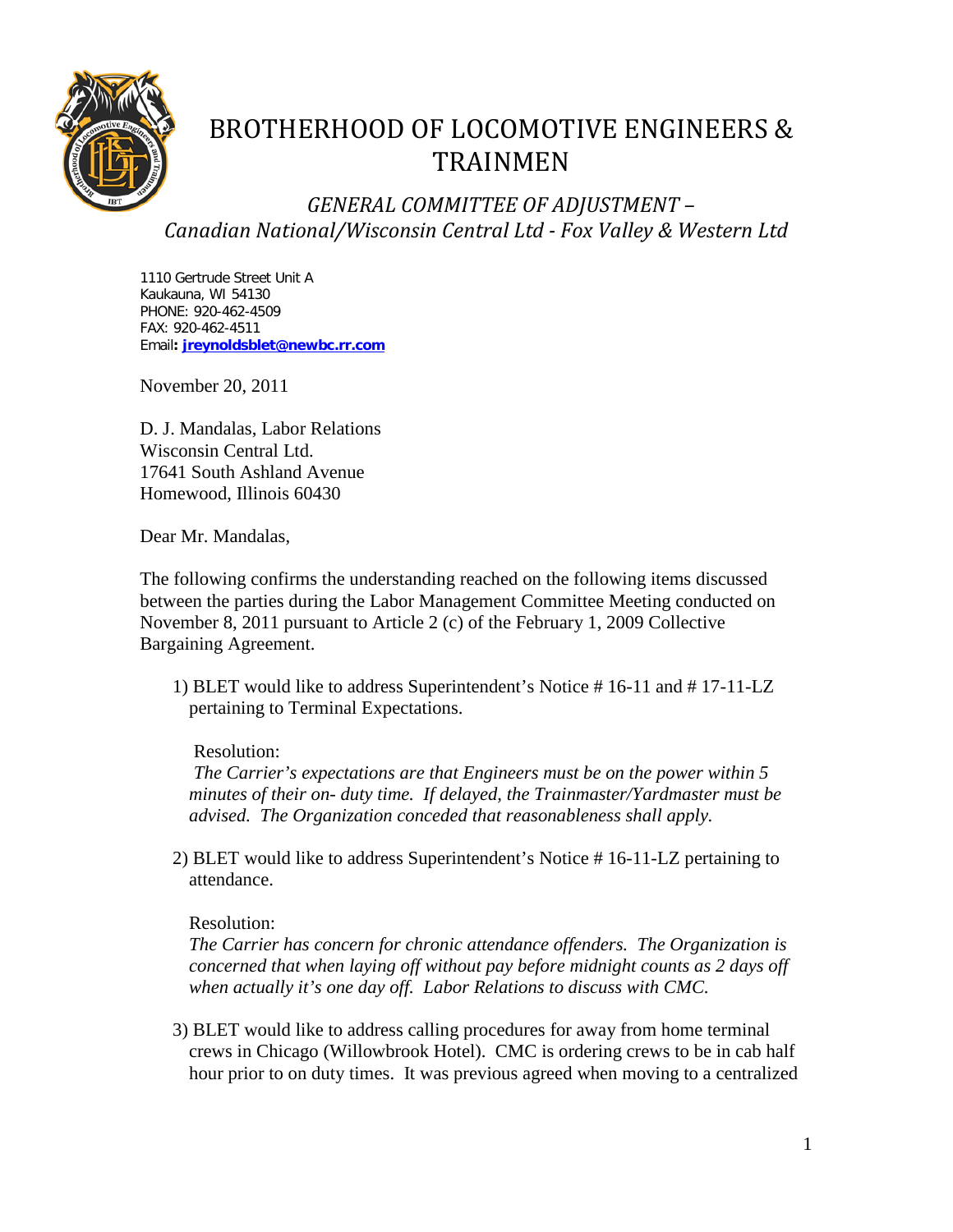lodging location equipped with computer bulletin boards and a phone, crews could go on duty directly at the hotel prepared for their assignments. Resolution:

*The Company transportation from hotel is now 15 minutes prior to on-duty time. The Organization requests the Carrier's expectations be put in writing so employees know what is expected of them. General Manager Klaus agreed.*

4) BLET would like to address Train line-ups. Trains are remaining on line-ups even though they have been called. Trains disappear from the line-ups hours before being called. Then you are being called for a train that has been removed from the line-up many hours in advance.

## Resolution:

*The Organization states that northbound trains are the issue. General Manager Klaus says he will engage with General Manager Cary and General Manager Carrol and Managers in Edmundton to monitor this issue to help correct this.* 

5) BLET would like to address CMC not filling vacancies properly by moving Pool Engineers up a position rather than using extra board when available. (**Article 11, Paragraph d)**

#### Resolution:

*The Carrier's position is if a vacancy exists, we will use next window crew to avoid paying the assigned crew to sit at home. The Organization disagrees with the Carrier's position and insists extra board crews should be used in accordance with Article 11, paragraph d. The Organization will continue grievance claims.*

6) BLET would like to address Crew Calling procedures – hotel crews vs. extra board crews.

#### Resolution:

*The Carrier states nothing in the CBA prohibits them from using and extra crew ahead of a hotel crew. CMC is working on this issue to try to keep it to a minimum from happening in the future.*

7) BLET would like to address the Locomotive Engineer Training Program **(Article 15).** BLET would also like to address newly promoted Engineers placement.

#### Resolution:

*The Organization disagrees that Carrier designates all Roster Engineers as Trainers. The Organization requested to assist Trainmasters in selecting Trainers. The Company, in consultation with the Organization, will work in constructing a more productive training program.*